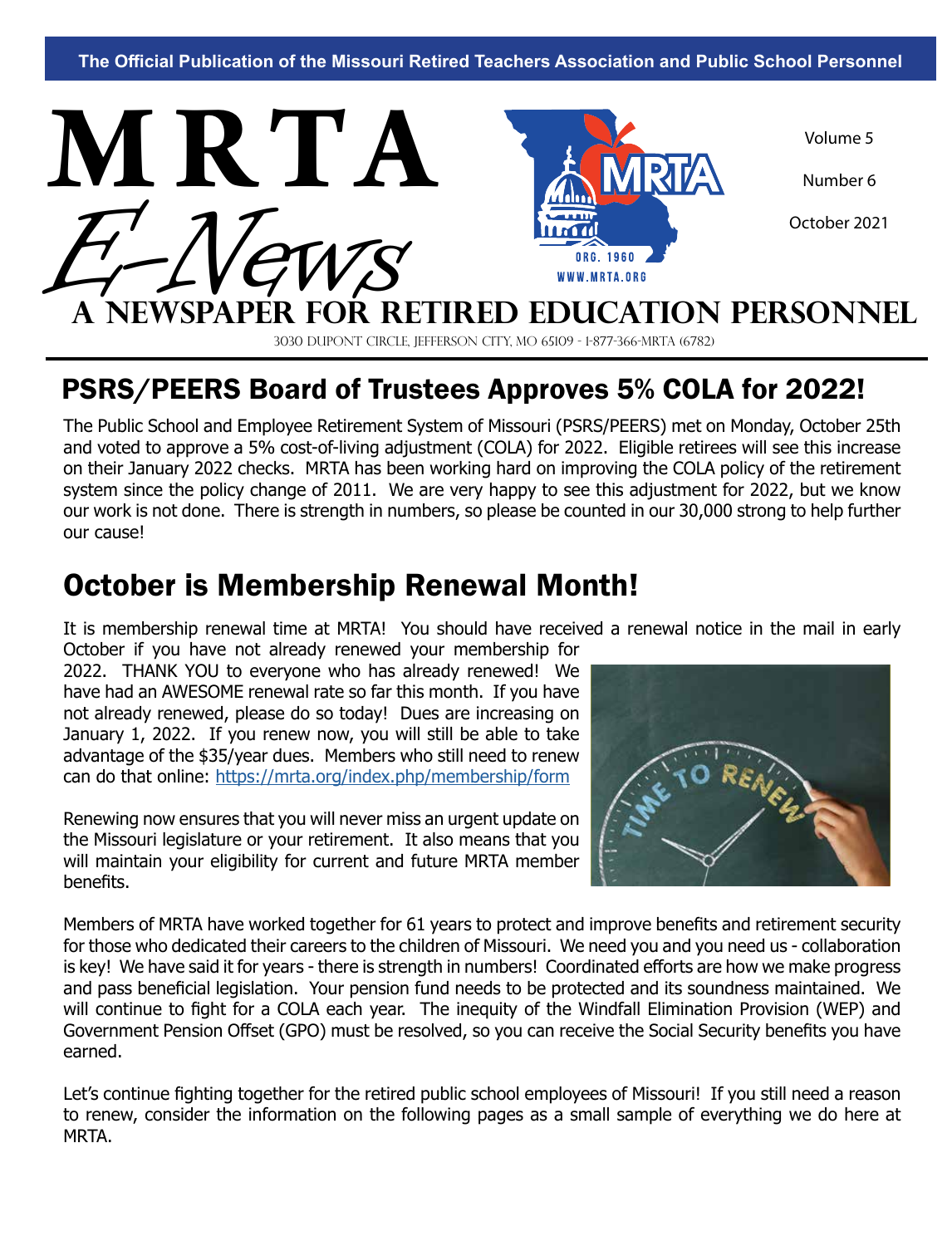# **4 Reasons Why Retirees Need MRTA!**

# **#1 Legislation**

MRTA is the retiree voice in Jefferson City and Washington, D.C. MRTA is your "watchdog" in protecting your pension benefits and defeating harmful legislation. MRTA also promotes your pension benefits and pension system with positive legislation, benefiting retirees, actives, and public edcuation as a whole.

## **#2 Advocacy**

MRTA advocates for Missouri public education, teachers, support staff, and children. It is our great pension and pension benefits that keep experienced, well-trained teachers in the classroom. This directly benefits children whose test scores are above the national average even though our teacher salaries in Missouri are way below the national average.

# **#3 Purpose**

MRTA's new goal is that ALL MRTA members live to be 100 years of age. An article in the *New York Times*  titled *"If You Live to 100, You'll Need More Than Money"* states that, "An enlightened attitude and deliberate mental, social, and physical activity during retirement matter. That means continuing to learn new things, staying involved, and working to some degree." Your pension must last your lifetime. MRTA not only protects your pension, such as making sure your cost of living adjustments (COLAs) are adequate, but works to maintain strong connections with your community, friends, family, and former colleagues. MRTA and our committees provide opportunities for member retirees. MRTA unit gatherings, state gatherings, community service opportunities, legislative committee advocacy, and others provide the education retiree the tools needed to live to be 100! The article states "purpose and meaning throughout life are important." MRTA is here for you!

# **#4 MRTA Member Discounts**

MRTA provides true member only discounted products, such as long term care, in home care, dental, and vision as well many other products, though our nationwide member benefits provider called AMBA. They also provide great product discounts as you enjoy your retirement, such as restaurants, motels, car rental, etc. Member benefits are of great importance to retirees living to be 100. MRTA will grow our membership and work actively with the government, so that all public school personnel will be secure economically, socially, and professionally in retirement. Join MRTA, and let us work for you until your 100<sup>th</sup> birthday!

| <b>Missouri Retired Teachers Association and Public School Personnel Membership Form</b> |                                                                                                 |                                                                              |                                         |
|------------------------------------------------------------------------------------------|-------------------------------------------------------------------------------------------------|------------------------------------------------------------------------------|-----------------------------------------|
| or join via auto renewal at MRTA.org for \$39/year<br>$\square$ New Membership           | Annual MRTA Membership 544/1 Year OR \$117/3 Years<br>$\square$ Retired Teachers/Administrators | (Anyone who is not currently drawing a public school<br>retirement benefit.) |                                         |
| $\square$ Renewal of Membership                                                          | $\Box$ Retired Support Staff                                                                    | $\Box$ I AM INTERESTED IN AUTOMATIC ANNUAL MEMBERSHIP DUES RENEWAL           | Save \$5 a year                         |
|                                                                                          |                                                                                                 | (Association dues are not tax deductible)                                    | Birth Date                              |
|                                                                                          |                                                                                                 |                                                                              |                                         |
|                                                                                          |                                                                                                 | $Phone(\_)$                                                                  |                                         |
| <b>School District Retired From</b>                                                      | <u> 1990 - Johann Barbara, martin d</u>                                                         | Local MRTA Unit (if known) [1994]                                            |                                         |
| Make check payable to: MRTA                                                              | <b>Pay by Credit/Debit Card:</b> <i>Q</i> Visa <i>Q</i> MasterCard <i>Q</i> Discover            |                                                                              | You may join MRTA<br>securely online at |
| <b>3030 DuPont Circle</b><br>Jefferson City, MO 65109                                    | Card Number ___ ___ ___ __ - ___ -__ ___ - ___ -__ -__ -__ -__ - ___ -__ -__ -__                |                                                                              | www.mrta.org<br>or call the office at   |
|                                                                                          |                                                                                                 |                                                                              | 1-877-366-6782                          |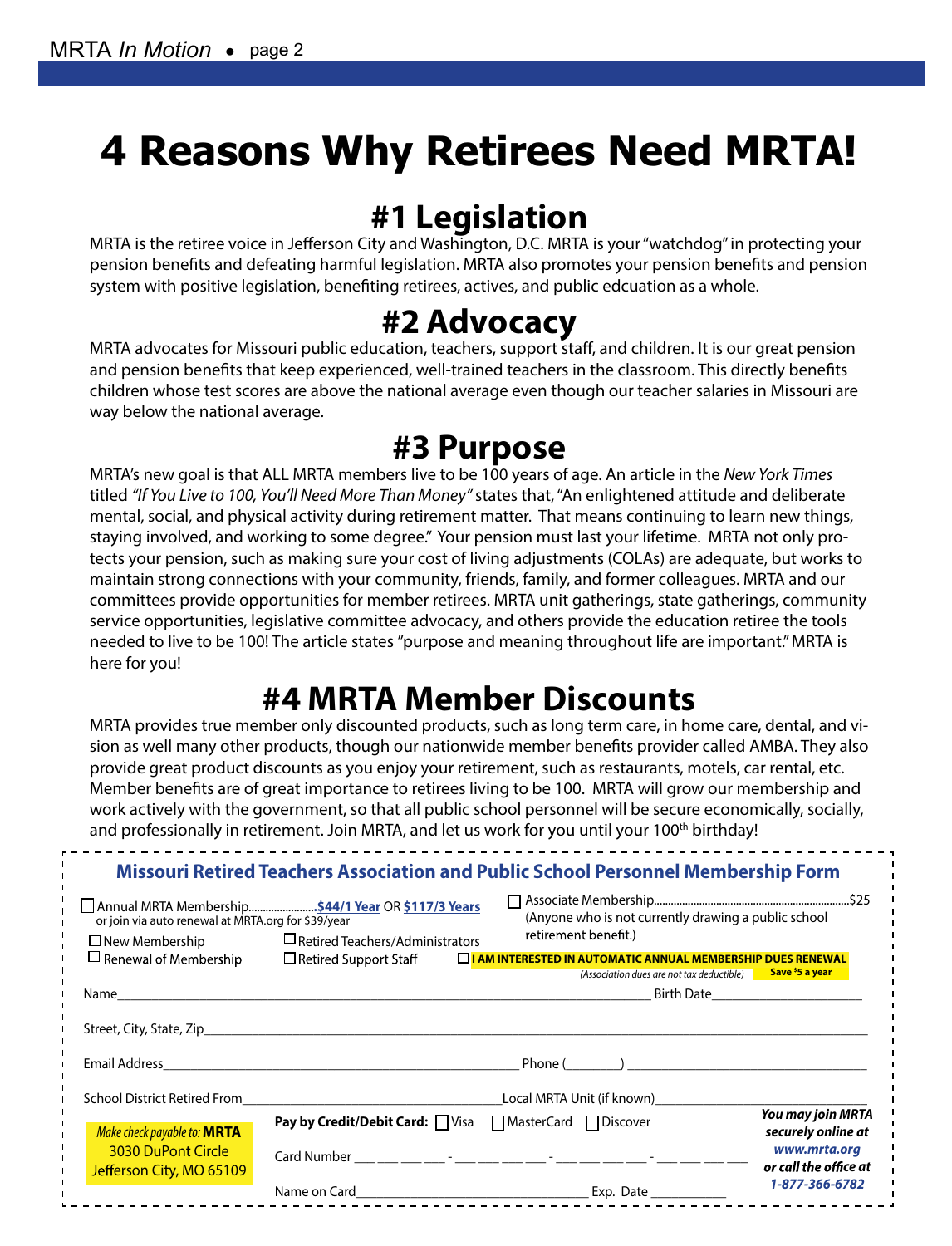### GUIDE TO YOUR MRTA MEMBER BENEFITS



### **Dental & Vision Plans**

Freedom to use any dentist and no network required. Routine cleanings and exams are part of the plan and there are no referrals required for specialty care. Vision Service Plan (VSP) is the largest national eye care company. VSP offers one-stop shopping and discounts for all your eye care needs.



### **Home Health Care Insurance**

This policy is designed as an affordable solution that helps give you the flexibility and freedom to utilize the type of care that's right for you – in your very own home.



### **Long Term Care Insurance**

AMBA will build a policy to match your needs. You select the daily benefit amount, elimination period, and benefit period which best suits your needs for care. The policy features include no prior hospital stay and no waiting period for pre-existing conditions.



### **Medicare Supplement Plans**

This plan offers the freedom of choice to select the doctors, hospitals, and clinics that members want, and they will never be cancelled because of age or health.



#### **Cancer, Heart & Stroke Insurance**

Benefits paid directly to you. Members select the benefit level that best suits their needs.





#### **Final Expense Whole Life & Guaranteed Acceptance Life Insurance**

Members can choose plans that protect their families now and at the end of life. Easy issue and Traditional plans available.



#### **Medical Air Services Association (MASA)**

MASA is dedicated to providing life-saving emergency assistance from home or while traveling. The coverage is designed to protect members against catastrophic financial loss when emergencies arise.



### **Annuity**

Tax-deferred accumulation of interest, guaranteed, competitive interest rates, multiple payout options, and nursing home waiver.



#### **American Hearing Benefits (AHB)**

AHB offers members a complete hearing evaluation, warranty on digital technology aids in any style, loss and damage protection,and batteries with a complete benefit package.



#### **Professional Liability Coverage\*\***

Returning to the classroom? Whether substitute teaching or contracting with the school district, get coverage. Call Forrest T. Jones & Company for more information: 800.821.7303, ext. 1158

# GET YOUR BENEFITS NOW!

**The Missouri Retired Teachers Association and Public School Personnel (MRTA) board has endorsed Association Member Benefits Advisors (AMBA) so that you have access to exceptional member benefits. Are you wondering if certain benefits are right for you? Contact us for a free benefits review!**

**877.556.4582 | www.myAMBAbenefits.info/mrta**